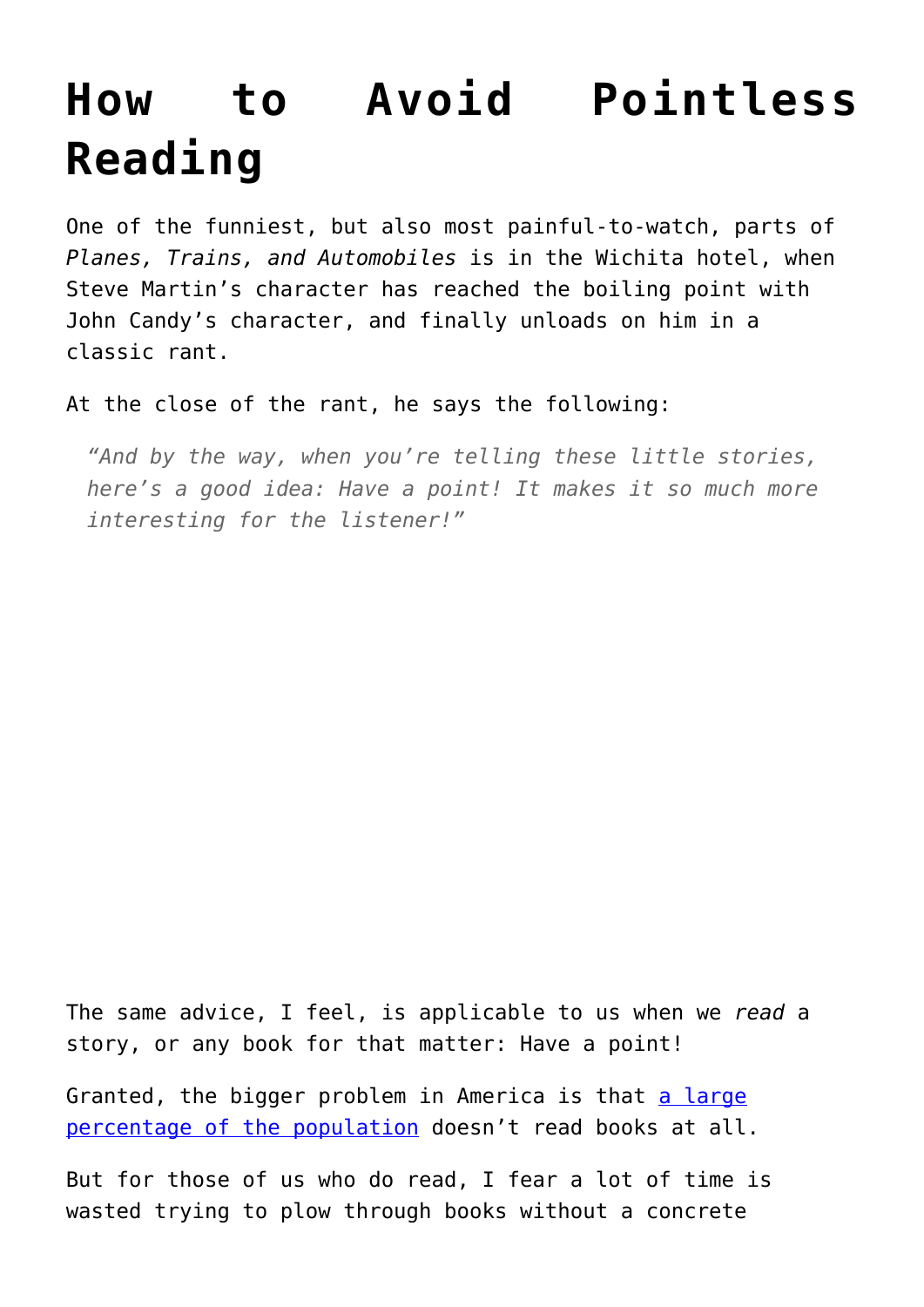understanding of how they will improve our knowledge. They're the ones we attempt to read purely because we think we should, or because other people have read them, or because they're recommended to us, or because we think they'll make us smart (or at least feel smart).

It's usually painful trying to get through them. Picking them up feels like a chore, and after weeks or months of sporadic engagement with them, we may finally wave the white flag and move on. And even if we did somehow manage to get all the way through them, their information usually passes through us like a sieve, because we weren't really committed to them in the first place.

Because life is short, we should try to avoid such reading digressions as much as possible. To do that, I think a good rule of thumb is R.G. Collingwood's logic of "question and answer".

For those who haven't heard of him, [Collingwood \(1889-1943\)](https://www.intellectualtakeout.org/blog/serious-students-history-should-watch-out-these-5-prejudices) was a renowned philosopher of history. His book *[The Idea of](https://www.amazon.com/Idea-History-R-G-Collingwood/dp/0192853066/ref=as_li_ss_tl?s=books&ie=UTF8&qid=1483643679&sr=1-1&keywords=idea+of+history&linkCode=sl1&tag=intelltakeo0d-20&linkId=afc12d350d3485cd2ead2a37ece63c58) [History](https://www.amazon.com/Idea-History-R-G-Collingwood/dp/0192853066/ref=as_li_ss_tl?s=books&ie=UTF8&qid=1483643679&sr=1-1&keywords=idea+of+history&linkCode=sl1&tag=intelltakeo0d-20&linkId=afc12d350d3485cd2ead2a37ece63c58)* was listed on the National Review's list of [the Best](http://www.nationalreview.com/article/215718/non-fiction-100) [100 Nonfiction Books of the \[20th\] Century.](http://www.nationalreview.com/article/215718/non-fiction-100)

In the celebrated Chapter 4 of his *[Autobiography](https://www.amazon.com/Autobiography-R-G-Collingwood/dp/0198246943/ref=as_li_ss_tl?ie=UTF8&linkCode=sl1&tag=intelltakeo0d-20&linkId=f772da7156e9ff2d5d0d1f2fd8b8e8b8)*, Collingwood explains the logic of "question and answer" that guided his own work:

*"I began by observing that you cannot find out what a man means by simply studying his spoken or written statements, even though he has spoken or written with perfect command of language and perfectly truthful intention. In order to find out his meaning you must also know what the question was (a question in his own mind, and presumed by him to be in yours) to which the thing he has said or written was meant as an answer."*

Collingwood's point seems simple, but sometimes the simple is